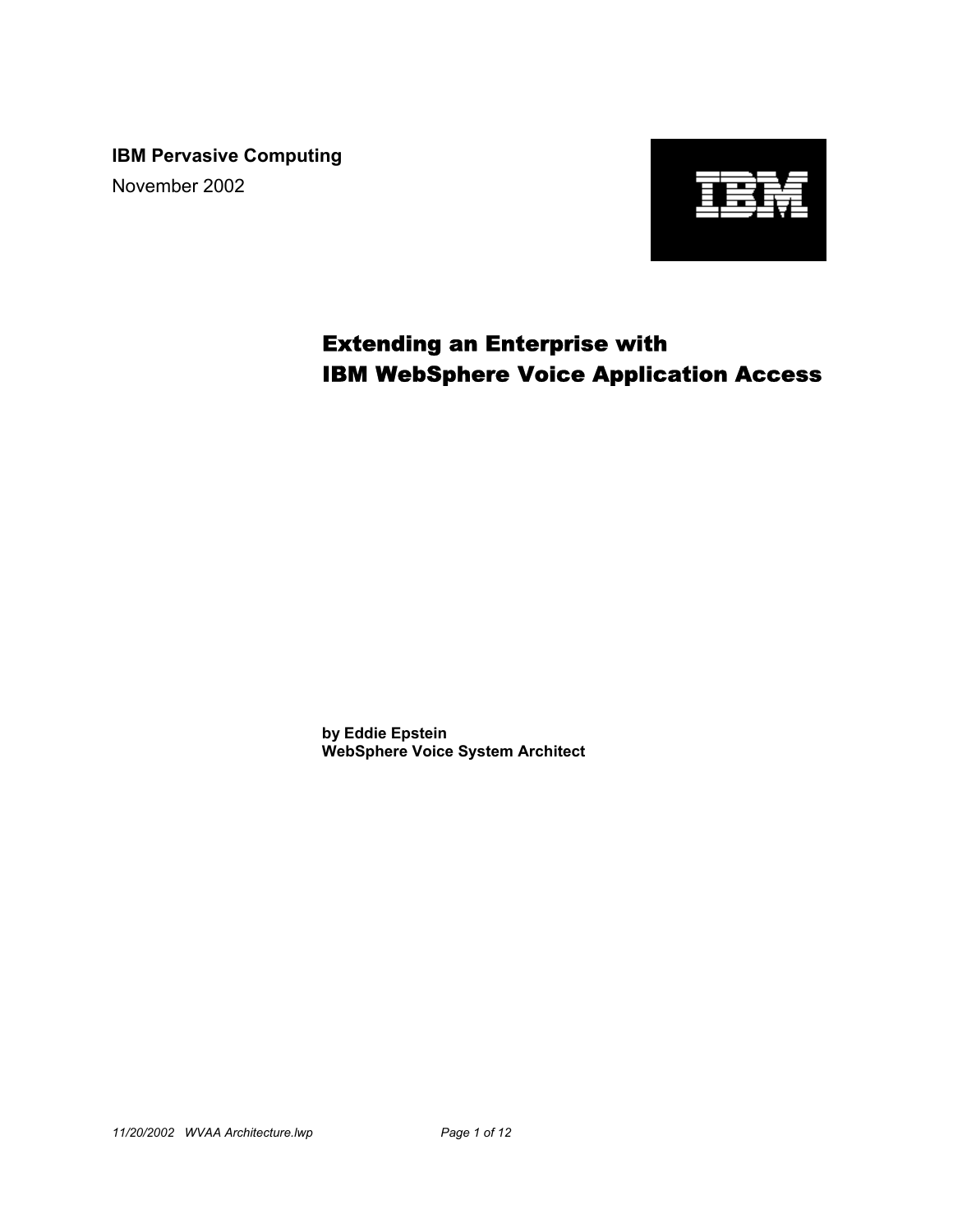Voice Access as a Competitive Advantage

|                                                                                                                                                                                                                    | <b>Executive</b>                                                                                                                  |
|--------------------------------------------------------------------------------------------------------------------------------------------------------------------------------------------------------------------|-----------------------------------------------------------------------------------------------------------------------------------|
| Contents                                                                                                                                                                                                           | Many<br>computing ac                                                                                                              |
| <b>Why Voice Access is Needed</b><br>- 3<br>Voice access as a competitive<br>advantage<br>- 3<br>Voice access as a personal<br>requirement 3                                                                       | business part<br>employees to<br>and calendars<br>also realize a<br>partners and<br>when and wh                                   |
| Why the time for Voice Access is<br>Now 3<br>Impact of VoiceXML 4<br><b>Building on WebSphere Portal</b><br>Server<br>4                                                                                            | Voice<br>interface. The<br>recognition ar<br>lower cost and<br>automated vo<br>is particularly<br>multichannel<br>the traditional |
| <b>IBM WebSphere Voice Application</b><br><b>Access</b><br>5<br><b>Voice Portals versus Visual Portals</b>                                                                                                         | Tight<br>technologies<br>Delivering voi<br>(ROI) calls for<br>and organizat<br>structure is es                                    |
| 7<br><b>The Voice Application Interaction</b><br>Model<br>- 9                                                                                                                                                      | Code sh<br>Commor<br>technica                                                                                                     |
| <b>Roadmap for Future Functions 9</b><br>Support of 3rd Party Speech<br><b>Technologies</b><br>9<br>VoiceXML 2.0<br>10<br><b>Multimodal Applications</b><br>10<br><b>Mixed Initiative Application Design</b><br>10 | support l<br>Where p<br>from Day<br>Integrate<br>existing<br>samples<br>Easy-to-<br>technolo                                      |
| 10<br><b>Summary</b>                                                                                                                                                                                               | ۲his ۱<br>developers w<br>employees ar<br>developing in<br>information ca<br>standards-bas<br>visual self-ser                     |

## **Summary**

business enterprises are providing mobile cess for their employees, customers, and ners. They understand the need for their have access to office services such as e-mail s, as well as current business information. They strong competitive advantage in giving their customers access to the information they need, ere they need it.

access to computers has become a preferred e availability of high quality automated speech nd speech synthesis technologies, combined with d higher performance hardware, make bice access feasible for most applications. What important is that most applications can be in nature: providing voice access in addition to visual interface.

integration between voice and visual access requires a combined deployment infrastructure. ice access with a positive return on investment r a technology that reuses existing infrastructure tional skills. To succeed, the right support ssential. This includes:

- *Code sharing between voice and visual applications*
- *Common application development tools and a common I* approach that allows the same skill set to *support both types of applications*
- *Where possible, packaged solutions that deliver functions from Day One*
- *<i>Integrate to enable a development team to mobilize* enterprise assets, including tools and code for developers to use in building a solution
- *Easy-to-deploy solutions based on open-standard technologies to protect technology investments*

white paper is intended for solution architects and ho want to provide voice access for their mobile nd customers, as well as those already teractive voice response solutions. This an assist those who want to move to open sed application development, better integrate with rvice applications, and increase their overall organizational efficiency. It introduces *IBM WebSphere® Voice Application Access* and its capabilities. It also describes the issues involved in creating voice applications.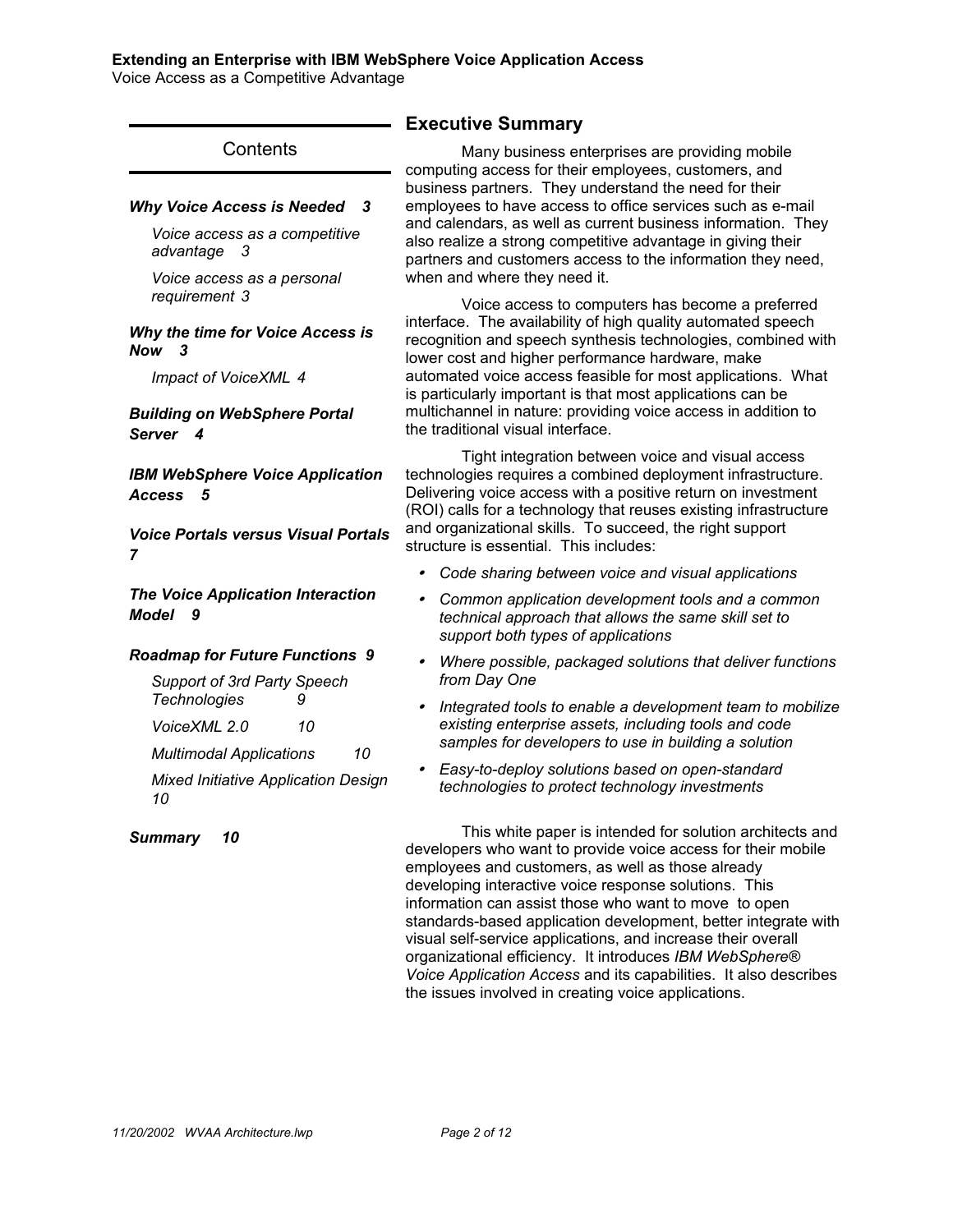#### **Extending an Enterprise with IBM WebSphere Voice Application Access** Voice Access as a Competitive Advantage

# **Highlights**

*Companies that offer automated voice access to their employees, business partners and customers benefit from an immediate competitive advantage*

*Some disabled employees can't use visual interface devices. For them, voice access is a fundamental requirement to doing their job*

*Recent breakthroughs in the use of concatenative text-to-speech technology have resulted in voice quality comparable to human speech*

*Providing voice access is much more than just voice-enabling a visual interface*

# **Why Voice Access is Needed**

## **Voice access as a competitive advantage**

Many mobile employees spend a considerable amount of time in cars or in other venues where a voice telephone (wired or cellular) is the only viable means of communication -- and the only way to access remote information sources. As self-service access to business applications becomes essential to more and more jobs, automated voice access becomes a key requirement. It is estimated that around half of cellular phone calls originate from automobiles. For a large segment of the professional workforce, the mobile phone has opened up hours of weekly commuting time for productive business purposes. Companies that offer telephone access derive a competitive advantage over those that do not.

While new mobile computing devices offer remote access, their small visual displays and limited input capabilities often result in a frustrating and tedious experience. For example, the selection of items from a long list or menu is much more efficient by voice, simplifying actions such as finding a name in an address book, selecting a date on a calendar, or finding a note with a specific subject line.

## **Voice access as a personal requirement**

Some employees with disabilities are not able to use visual interface devices, and others can't use input devices dependent on fine hand control. For these individuals, voice access is more than a competitive advantage, it is a fundamental requirement to doing their job.

Providing voice access is much more than just voice-enabling a visual interface; it requires a basic redesign of an application for conversational interaction.

# **Why the time for Voice Access is Now**

A major stumbling block for the voice interface has been the unnatural and difficult-to-understand nature of computer generated voices. Recent breakthroughs in the use of concatenative text-to-speech technology has eliminated this limitation and resulted in voice quality comparable to human speech. Speech recognition accuracy has also continued to improve, so that millions of people daily use their voice to "dial" phone numbers by saying a person's name, manage their investment portfolios, and access weather information, sports scores and other information. In addition to technology improvements, the steady refinement of conversational dialogue design has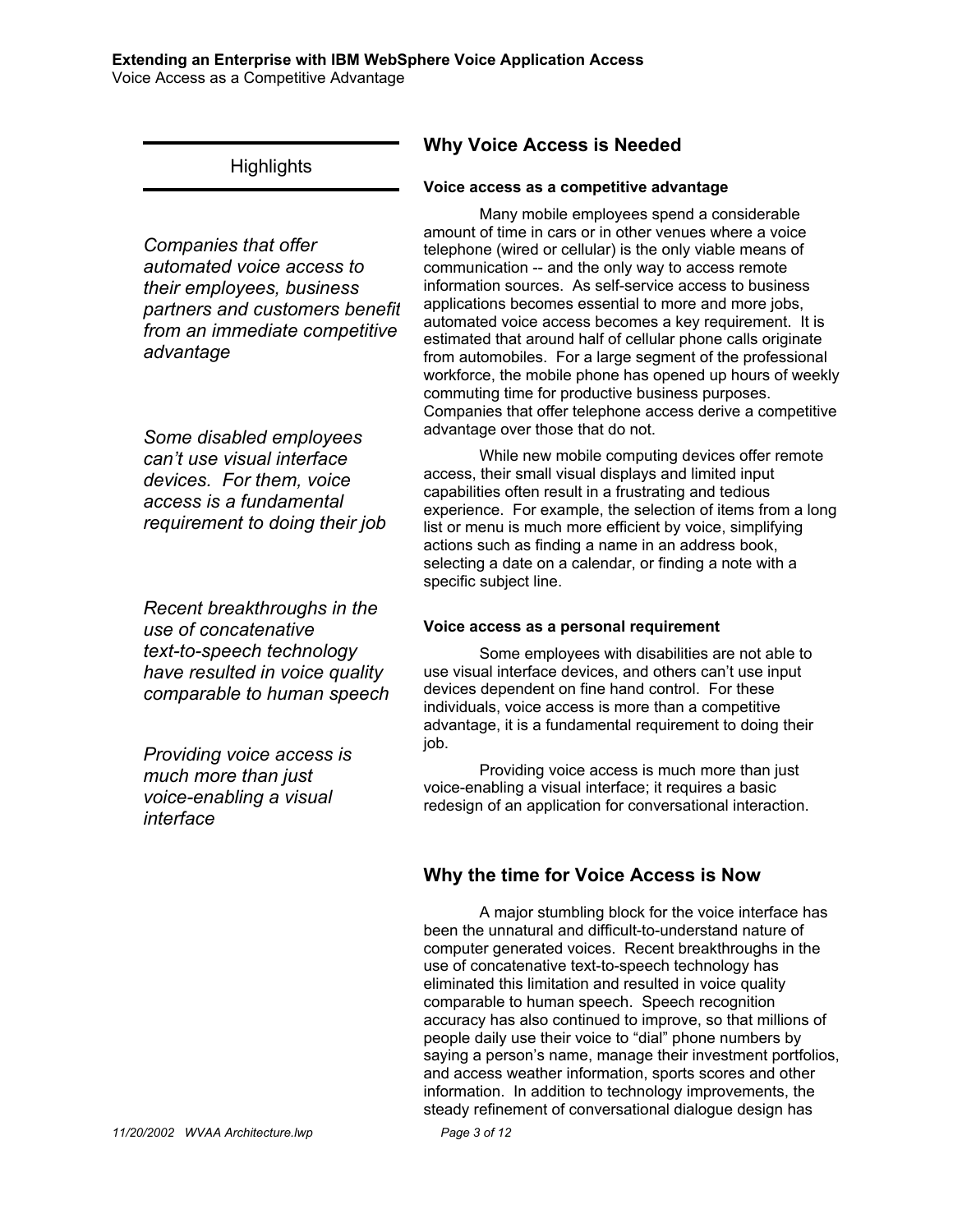Voice Access as a Competitive Advantage

systems. **Highlights** *VoiceXML is an open standards-based voice application design protocol that is supported by all major speech technology suppliers VoiceXML enables WebSphere Voice Application Access to integrate voice interface capabilities Portals serve as simple unified access points to Web applications*

## **Building on WebSphere Portal Server**

Today, portals serve as a simple, unified access point to Web applications. Portals provide a runtime

resulted in a much more efficient and pleasant user experience than was provided by earlier voice activated

Advances in hardware have also made it possible to deploy automated support for large numbers of simultaneous callers without large capital investments. In particular, the cost of CPU processing power, memory, and telephony interface cards have been falling by the rule of Moore's Law.

#### **Impact of VoiceXML**

The last critical piece to fall into place has been the availability of *VoiceXML*, an open standards-based voice application design protocol that is supported by all major speech technology suppliers. This standard was designed to allow voice applications to run on all enterprise-quality computer hardware and operating system platforms. Companies can be sure that their investment in a VoiceXML application infrastructure won't lock them into a single supplier for critical system components.

Voice application development had traditionally required a variety of skills, knowledge and programming techniques, including:

- y *Specific Integrated Voice Response (IVR) application development environments*
- **•** Interfacing between specific IVR environment and *middleware applications*
- y *Using speech recognition and speech synthesis technologies*
- y *Conversational design*
- y *Middleware design*

VoiceXML was introduced specifically to eliminate the need for proprietary IVR application design environments, to automatically provide the integration to middleware using the view-and-form based model of Web application design, and to create a standardized interface to speech recognition and speech synthesis technologies. VoiceXML enables WebSphere Voice Application Access to integrate voice interface capabilities in the same way WebSphere Portal Server applications are built on HTML and WML. These protocols provide a modular application design environment with common components sharable across all access modalities.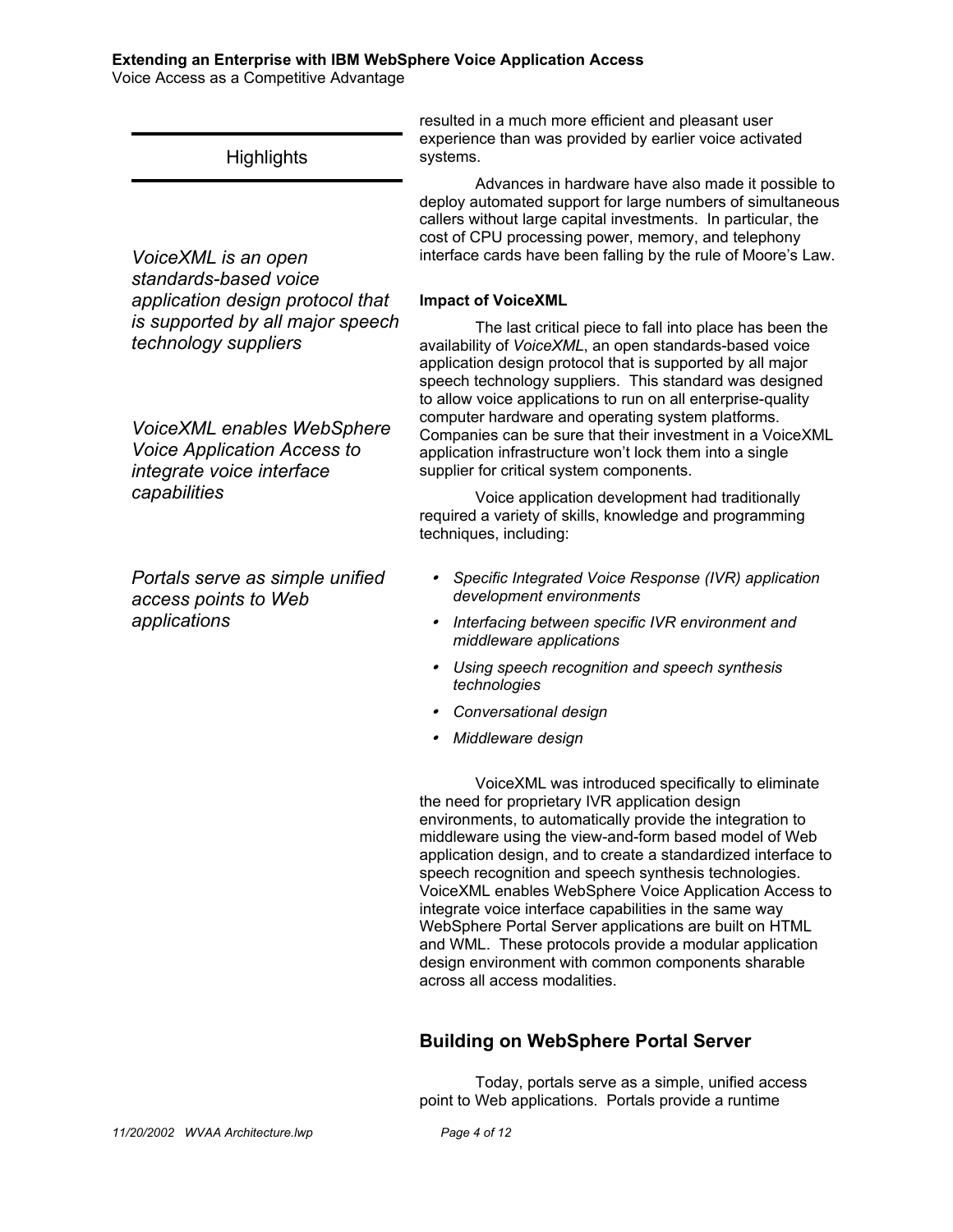Voice Access as a Competitive Advantage

# **Highlights**

*IBM WebSphere Voice Application Access combines the modular application design of IBM WebSphere Portal Server with VoiceXML to add voice access to WebSphere Portal Server*

platform and tools that give a consistent presentation view across multiple pages, navigation control to access applications, and personalized selection and customization of content. The *WebSphere Portal Server* infrastructure *(http://www.ibm.com/software/webservers/portal/)*  accomplishes this by providing functions that:

- y *Provide access to information across a spectrum of users, devices, and customization options.*
- y *Integrate and automate business processes*
- y *Build, connect and manage applications*

Pervasive portal offerings are part of a new generation of applications designed to obtain information and execute transactions from a variety of remote access devices.

*By building on VoiceXML, the growing community of voice application developers can leverage the voice application access platform* 

*VoiceXML customers can choose from leading speech recognition and text-to-speech offerings*

# **PSTN/Voll** WVAA Application Server HTTP VoiceXML Speech Server Media **Gateway**

*Figure 1 -- Speech Application Components*

In addition, the portal platform is ideal for supporting both voice and visual access through a common personalization store-and-shared business logic.

## **IBM WebSphere Voice Application Access**

Most existing automated voice solutions have been created using proprietary voice application environments combined with custom interfaces to back-end business logic and data. These custom interfaces are difficult to integrate with traditional GUI Web access solutions. IBM WebSphere Voice Application Access combines the modular application design paradigm of IBM WebSphere Portal Server with VoiceXML *(http://www.w3.org/Voice/)* to add voice access to the other modalities supported by WebSphere Portal Server. By building on VoiceXML, not only is the growing community of voice application developers able to directly leverage the voice application access platform, but platform customers should be able to choose between leading speech recognition and text-to-speech offerings.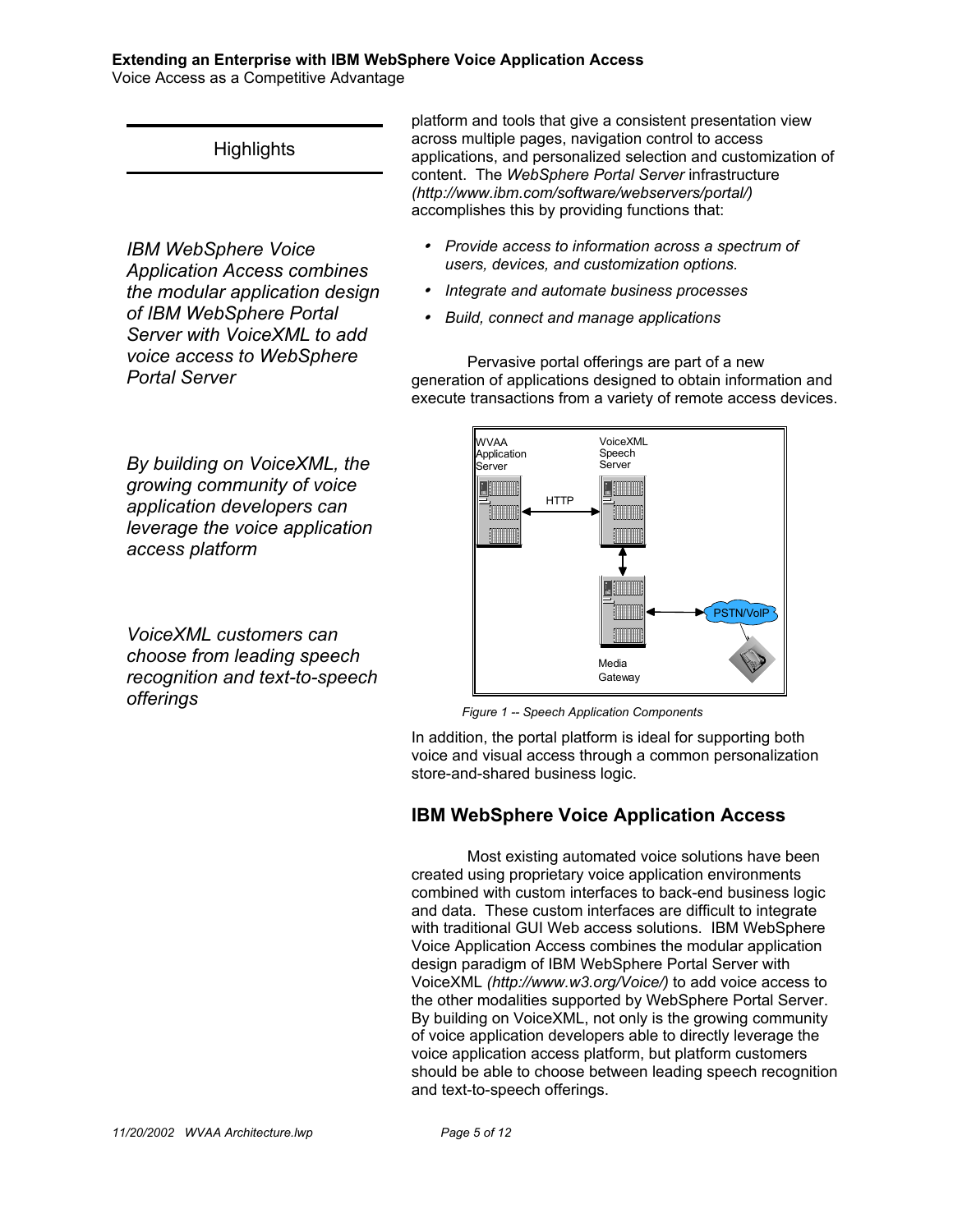Voice Access as a Competitive Advantage

# **Highlights**

*The VoiceXML browser works with ASR and TTS engines to interpret spoken input and generate voice output*

*In order to interpret voice input, ASR engines use active vocabularies that identify all the words which can be recognized*

*Tools facilitate building grammars and pronunciations, and create good quality conversational call flows*

Figure 1 shows the main components of an application implementation using IBM WebSphere Voice Application Access. As with traditional visual interfaces, application logic and the generation of presentation markup is done in the application server middleware. VoiceXML markup is delivered to a speech server stack including a VoiceXML browser and underlying automatic speech recognition (ASR) and text-to-speech (TTS) technologies. A media gateway such as IBM WebSphere Voice Response is required to provide connectivity with the telephone network.

# **IBM WebSphere Voice Application Access Runtime Components**

More detail on the application and speech technology software is shown in Figure 2. Individual portlets deliver VoiceXML markup to the Voice Aggregator, which creates complete VoiceXML documents including support for a global main menu. Markup is sent to a compliant VoiceXML browser using standard HTTP connectivity. The VoiceXML browser works with ASR and TTS engines to interpret spoken input and generate voice output. The browser can also accept DTMF (telephone keypad) as input and use prerecorded audio



*Figure 2 -- Application and Speech Software*

files for output.

In order to interpret voice input, ASR engines use active vocabularies that identify recognizable words. These vocabularies also specify allowable word sequences; this combination of vocabulary and specific word ordering is called a speech recognition *grammar.* Each word in a grammar is represented by a spelling, but it is actually the word's pronunciation that is used by the ASR engine. Although both ASR and TTS speech technologies have large dictionaries of word pronunciations, applications will often use words or abbreviations outside the dictionary that require the definition of new pronunciations.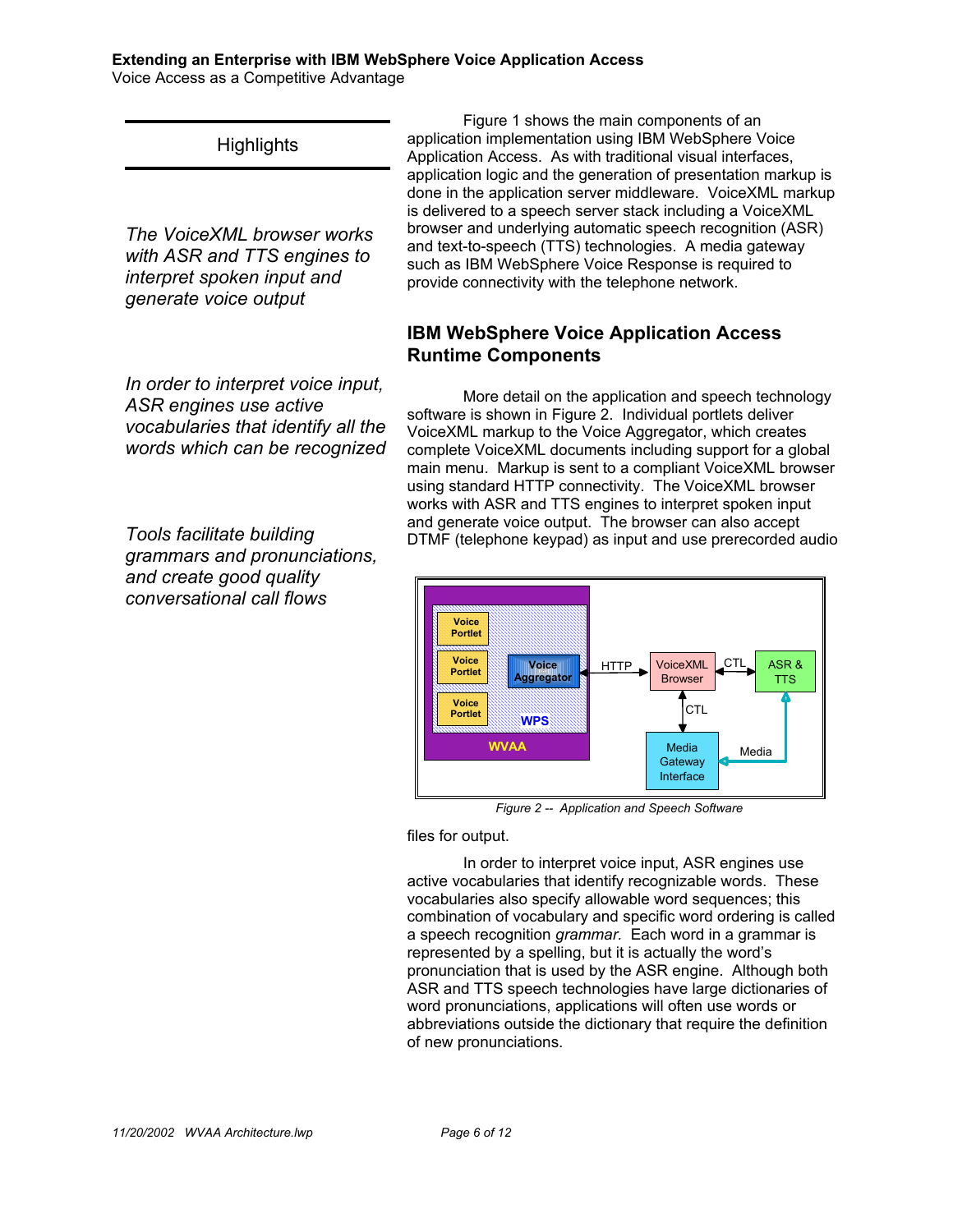Voice Access as a Competitive Advantage

# **Highlights**

*WebSphere Portal Server and WebSphere Application Server form a modular, multichannel application development environment* 

*The WPS Personalization facility is one of many important features*

*Voice Aggregator is a runtime module that exposes voice applications and implements voice navigation menus* 

*The Toolkit creates and debugs voice aggregation, voice portlets and customizes WVS speech technologies*

*Interfaces for WebSphere Voice Response and other selected connection environments are also included*

*Prepackaged portlet applications are part of the system install or available by download*



*Figure 3 -- The full package. PSTN connection hardware is not included.*

Tools are needed to facilitate building grammars and pronunciations, as well as to create good quality conversational call flows.

Figure 3 is a system view of voice application access with server, runtime, application and tool modules. This full package is made up of the following components:

**WebSphere Portal Server** and WebSphere Application Server form a modular, multichannel application development environment. The WPS Personalization facility shown is only one of many important features.

**Voice Aggregator** is the runtime module that exposes the voice applications enabled for the current user and implements the voice menu needed to navigate to a specific application.

**Voice Application Access Toolkit** are the tools for creating and debugging voice aggregation, voice portlets and customizing WVS speech technologies.

**WebSphere Voice Server** provides the VoiceXML browser and underlying speech technologies. Interfaces for WebSphere Voice Response and other selected connection environments are also included.

**Prepackaged portlet applications.** Functional and sample voice application portlets are included in the system installation or available by download. The key functional portlets are:

- y *Lotus Notes R5 access to e-mail, calendar and contact information*
- y *Microsoft Exchange 2000 access*

Both of these portlets rely on the tight security features built into WebSphere Portal framework and extended by Voice Application Access for voice login.

Sample portlet code will also be included that provides a travel example with flight arrival and departure information.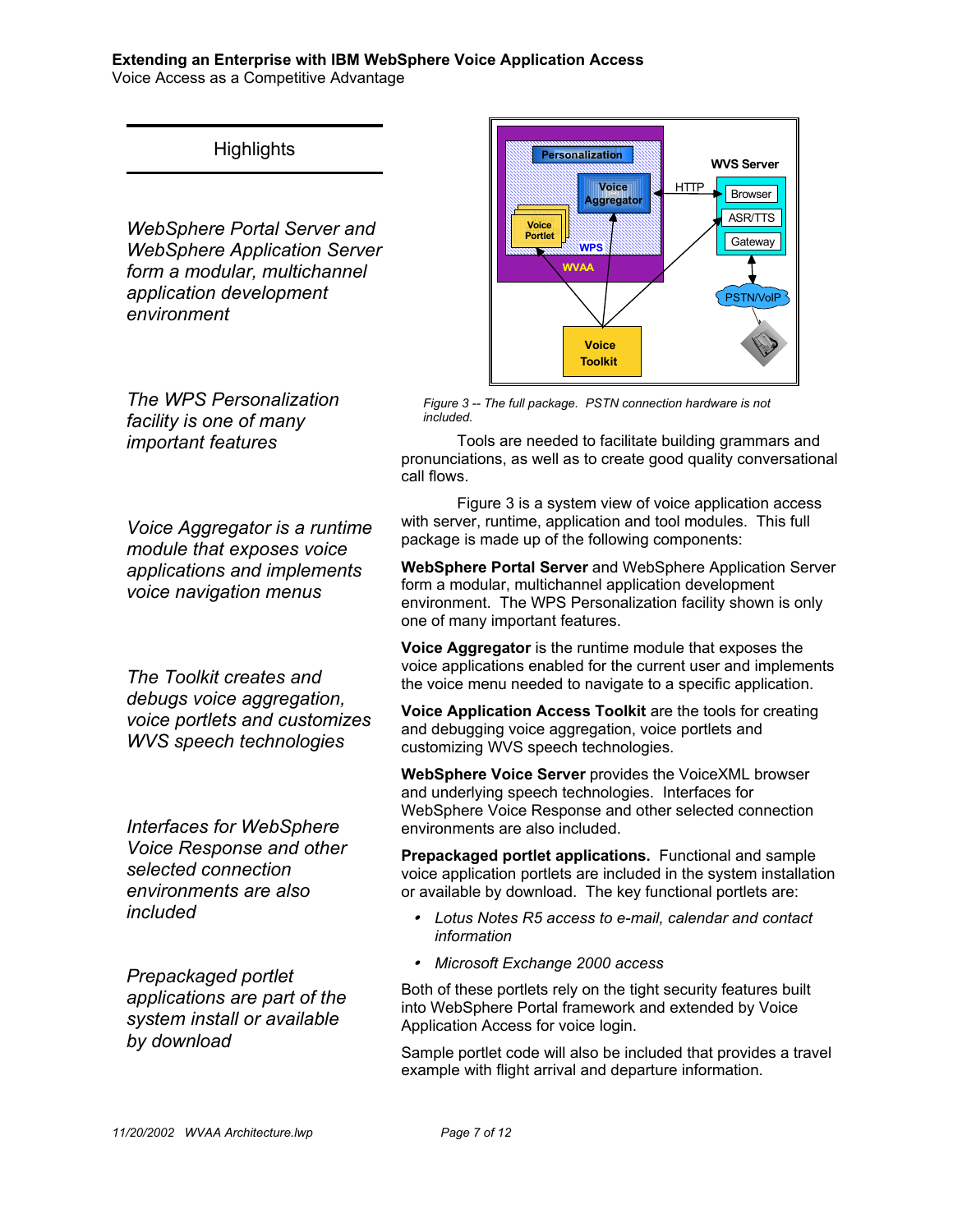Voice Access as a Competitive Advantage

**Highlights** 

*Most people follow spoken dialogs more easily than written instruction*

*Prompts lead users through a conversation step by step*

*People's spoken input is channeled to match up with the computer's recognition strengths*

*Voice interfaces designed for telephony access have evolved significantly other the past few years*

Other portlets and sample code to be available in future releases or available by download include:

- $\bullet$ *Stock quote sample to query the current trading price*
- $\bullet$  *Weather sample to get a local forecast from a nationwide forecasting service*

## **Voice Portals versus Visual Portals**

A voice interface -- such as those provided with IBM WebSphere Voice Application Access -- has significant advantages over visual applications in a portal. Graphical user interfaces (GUIs) tend to have a large amount of text on every screen that can saturate the user. Most people follow spoken dialogs more easily than written instruction. Perhaps the biggest advantage is dialogue focus -- prompts lead users through a conversation step-by-step.

On the other hand, in natural conversations people answer even simple questions in a large variety of ways, often outside the scope of the question. For example, they may answer a question and then explain their answer. Designing automated systems to be able to "understand" most of these arbitrary inputs would generally be quite complex and impractical. Consequently, it is important to channel people's spoken input to match the computer's voice recognition strengths.

Voice interfaces designed for telephony access have evolved significantly other the past few years based on the experiences of many application deployments. Some of the most important things learned include:

- y *Conversational flow must be efficient, consistent and intuitive. Use confidence scores to avoid confirming every entry; make sure navigational commands are consistent throughout all applications in the portal; conversational flow should "make sense" to most users.*
- y *Prompts must be carefully crafted, short but not ambiguous. It should be clear to most users exactly what to say to the system.*
- y *Help prompts must be short. Users can simply not remember much more than one piece of information per prompt.*
- y *The system should "reveal itself" to users at appropriate times. Context-dependent help can be used when the conversation bogs down and shortcuts can be offered when things are going well, to help users learn the system incrementally.*

Another difference between visual and voice interfaces is portal navigation. Visual portal design is based on the concept of a page, but most users don't care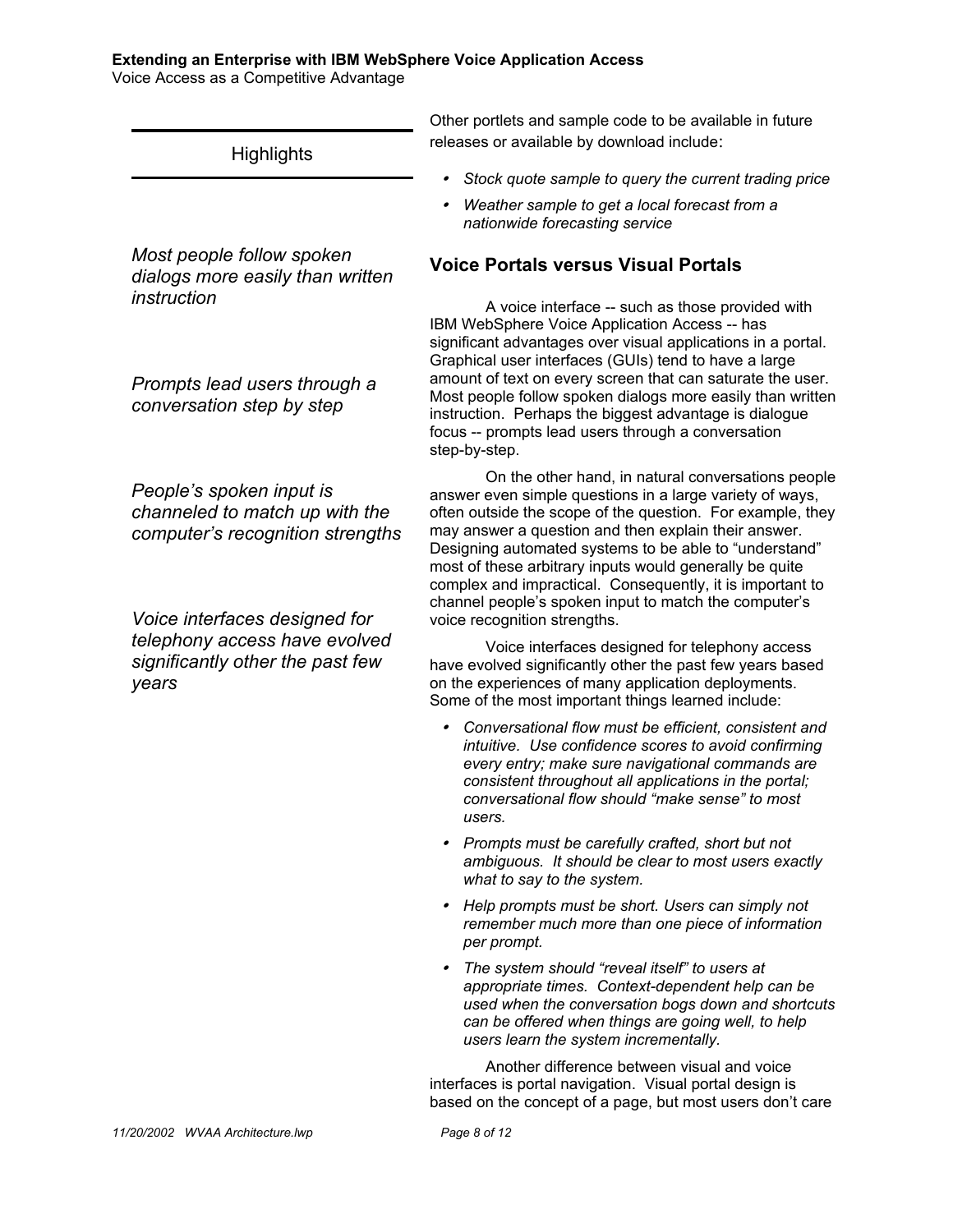Voice Access as a Competitive Advantage

# **Highlights**

*Applications may be put on a page because they fit well together visually, but a different organization makes more sense in a voice menu*

*Many voice targets may be implemented as shortcuts rather than normal menu choices in order to keep prompts short*

*Voice application access provides a superior application design environment for directed dialogue applications*

*Tools facilitate iterative implementation and debugging, and teach best practices for conversational design*

that components on a page are made from different portlets. The navigational problem for visual portlets is finding the page that contains the right application. In order to support a large number of applications, the portal can group similar pages into a *page group*.

These visual concepts are not useful to a voice interface. While there will be some overlap -- for example, major categories may be the same between visual and voice -- the navigational menu structure for voice is likely to be quite different for several reasons:

- y *There will be some visual-only portlets and some voice-only portlets*
- Applications may be put on a page because they fit well *together visually, but a different organization will make more sense in a voice menu.*
- <sup>y</sup> *Many voice targets may be implemented as shortcuts rather than normal menu choices in order to keep prompts short.*

In other words, a voice interface is much more than simply a voice enablement of a visual interface.



*Figure 4 -- Directed Dialogue Menu Structure. Vertical bars represent menu choices managed by the aggregator, and P's individual voice portlets.*

# **The Voice Application Interaction Model**

The majority of voice applications will be directed dialogue designs, as these are the simplest to create and in many cases the easiest to use. Directed dialogue designs are controlled by the automated system, offering a specific set of choices. This paradigm, also known as system initiative, is the easiest for users to learn, but for complex applications it can be inefficient and tedious. Mixed initiative dialogue designs allow both the system and the user to take control of the dialogue as appropriate.

Because the majority of voice access applications will be directed dialogues, IBM WebSphere Voice Application Access provides a superior application design environment for directed dialogue applications. The emphasis is on tools that facilitate iterative implementation, debugging and enhanced designs, using best practices for conversational dialogues.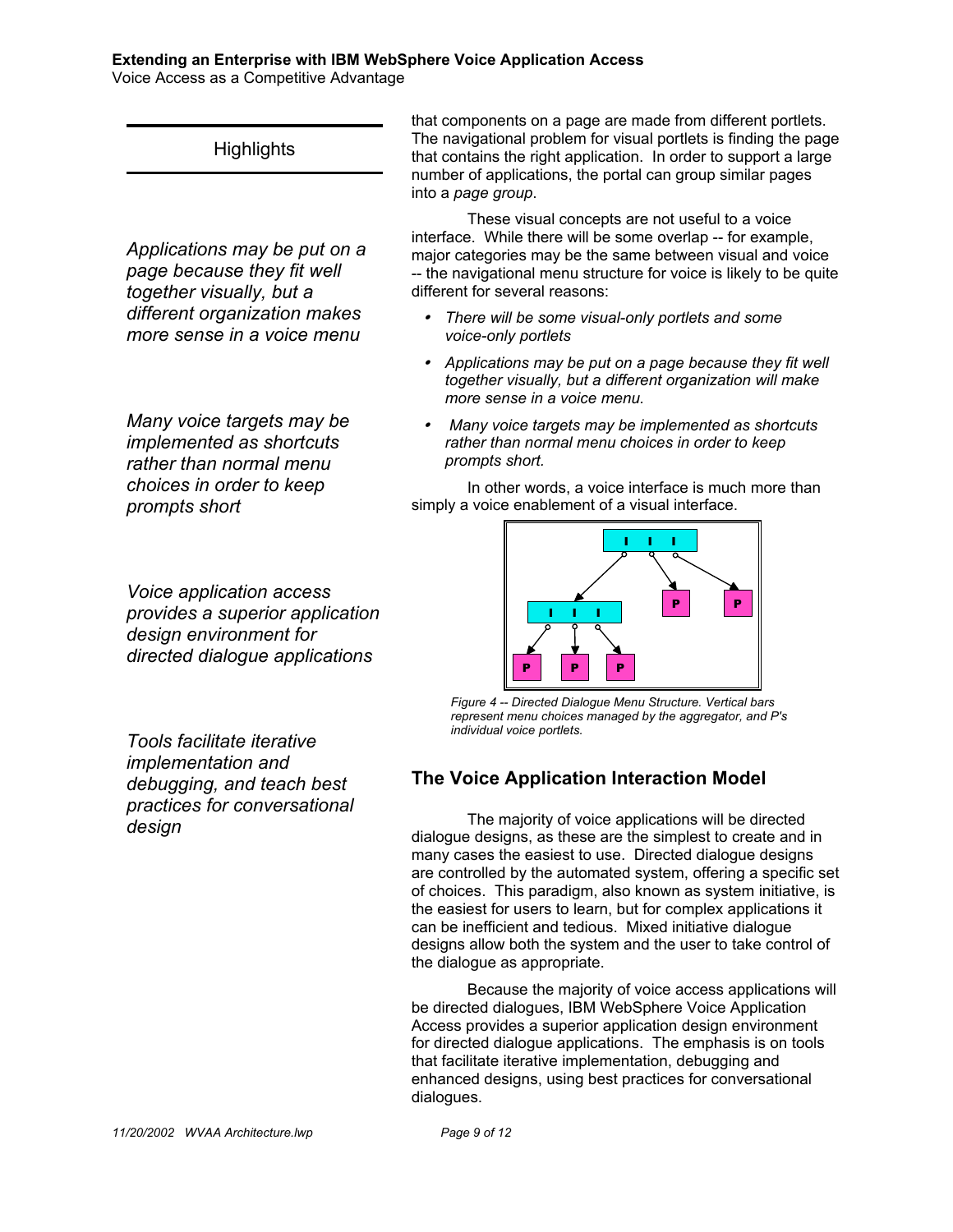#### **Extending an Enterprise with IBM WebSphere Voice Application Access** Voice Access as a Competitive Advantage

# **Highlights**

*As the VoiceXML 2.0 specification nears final approval, IBM WebSphere Voice Application Access will quickly move to support it*

*IBM WebSphere Voice Application Access combines with other IBM portal offerings to create a platform for multimodal applications using server based voice technology*

*Mixed initiative applications allow more efficient voice access*

*Businesses can combine current technologies in new and exciting ways*

*This product provides the development tools and technologies needed to facilitate fast design and deployment*

*Now is the time to consider enabling enterprise applications with an open standard voice interface*

# **Roadmap for Future Functions**

## **Support of 3rd Party Speech Technologies**

Support of popular vendor speech technologies is a critical product objective. Building on the VoiceXML standards allows IBM WebSphere Voice Application Access to work with third party browsers and their associated underlying speech recognition and text-to-speech technologies.

## **VoiceXML 2.0**

As the VoiceXML 2.0 specification nears final approval, IBM WebSphere Voice Application Access will move quickly to support it.

## **Multimodal Applications**

New wireless networks and devices capable of supporting both voice and data channels require multimodal applications that combine the power of voice and visual interfaces. IBM WebSphere Voice Application Access is designed to combine with other IBM portal offerings to offer a platform for multimodal applications using server based voice technology.

## **Mixed Initiative Application Design**

Mixed initiative applications allow more efficient voice access. These applications are characterized by multiple transactions, which are often related to each other, and transactions requiring input to multiple fields. Future versions of IBM WebSphere Voice Application Access will support such application designs.

## **Summary**

IBM WebSphere Voice Application Access integrates voice channel access into the WebSphere application platform. The architecture is based on well-accepted open standards for both Web and voice application design. This allows businesses to choose their implementation from a large variety of computer hardware and operating system software, combining many current technologies in new and exciting ways. Furthermore, this product provides the development tools and technologies needed to facilitate fast design and deployment.

IBM WebSphere Voice Application Access has enabled the addition of voice access to information by enterprise employees, business partners and customers. Now is the time to consider enabling existing applications with an open standard voice interface.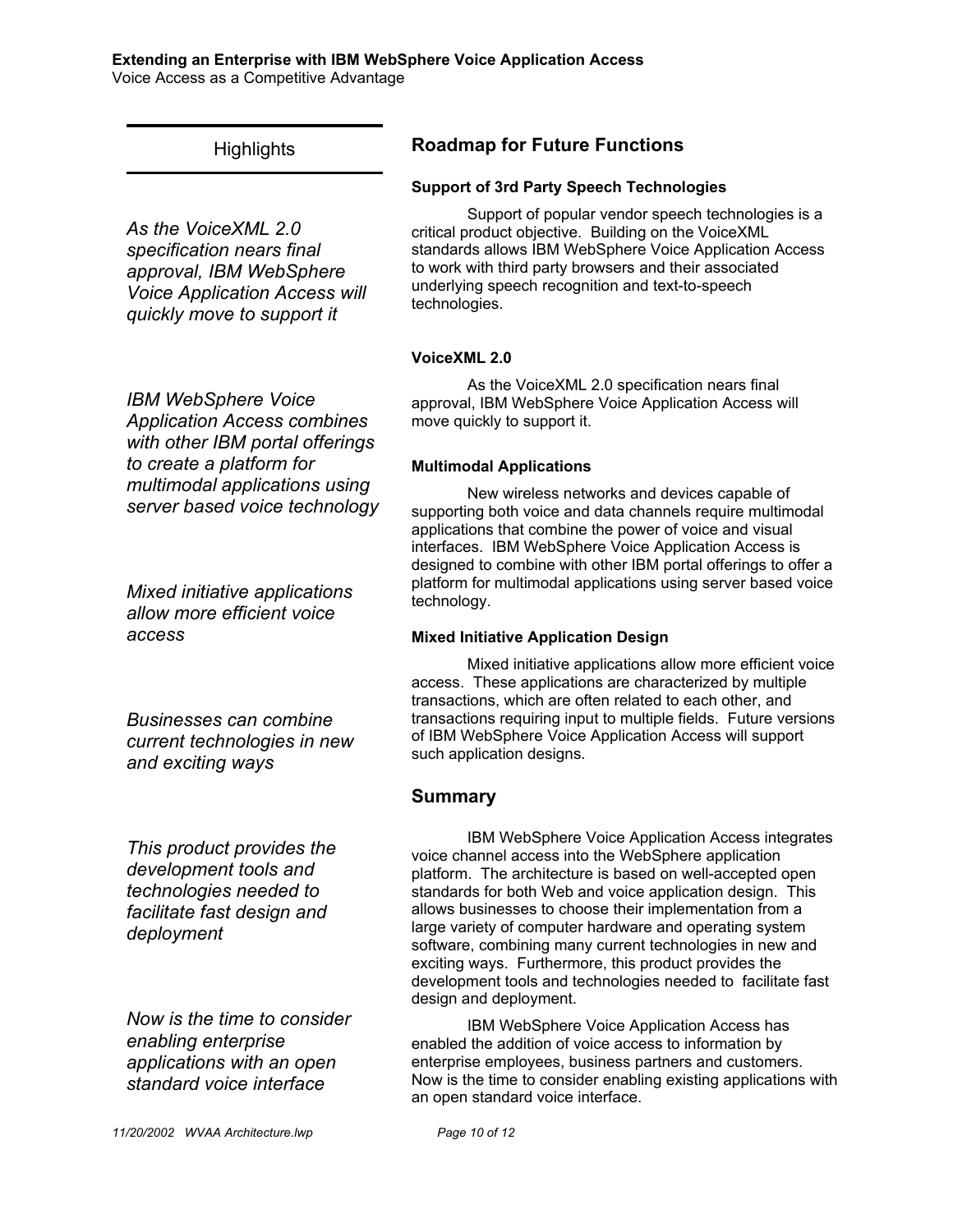For More Information

For more information about IBM WebSphere Voice Application Access, in North America please contact 1-800-Talk-2Me, otherwise e-mail pervasive@us.ibm.com

WebSphere Portal Server http://www.ibm.com/software/webservers/portal/

IBM WebSphere Portal Server with VoiceXML http://www.w3.org/Voice/